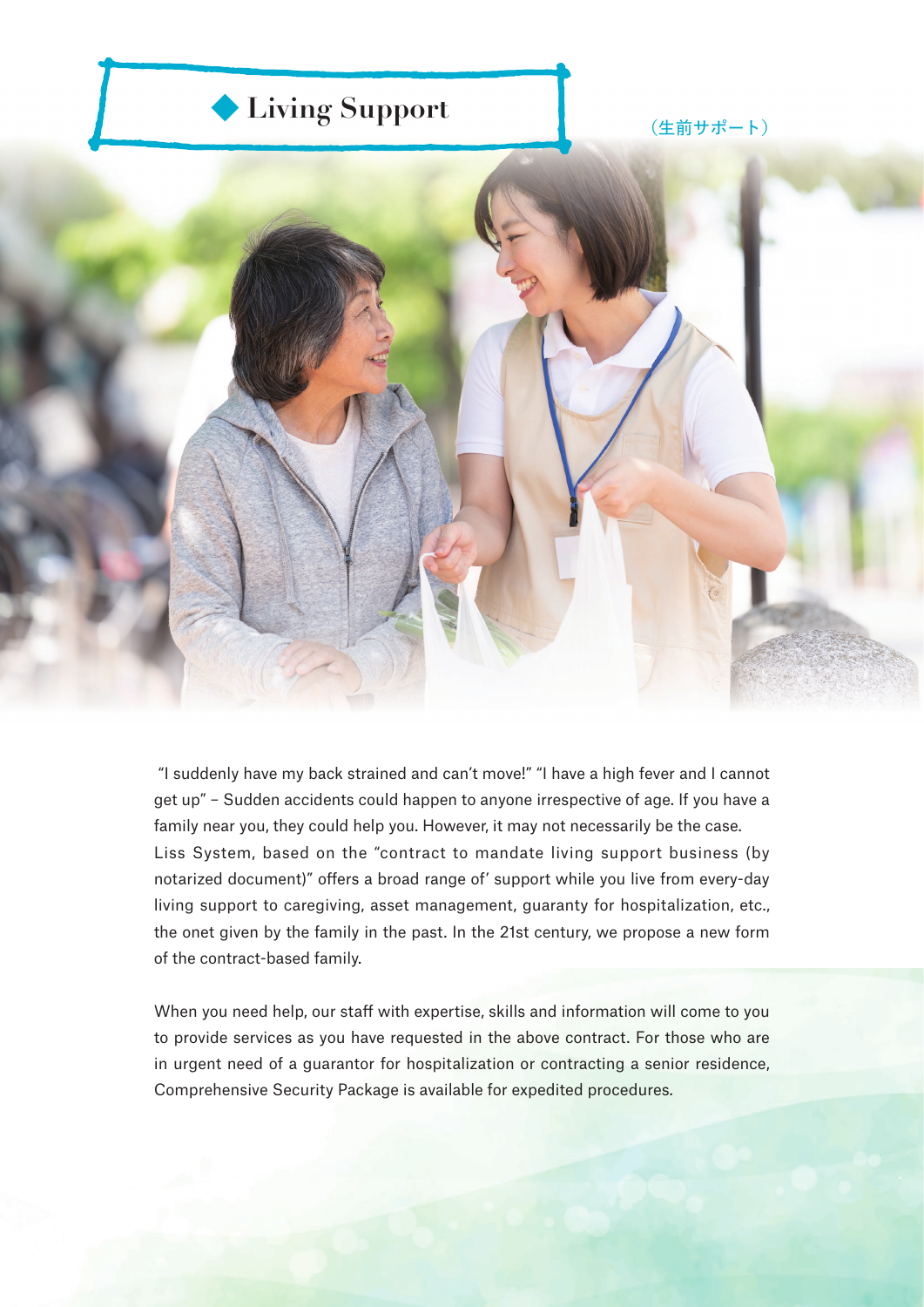# **Contents of the living support contract**

### ● **Daily living support and caregiving**

- Every-day living support
- Support for seeing/consulting a medical doctor
- Sign, change and cancel nursing care insurance services on your behalf.
- Make payments on your behalf for your living, nursing and medical treatment.



- Act on your behalf so that you can receive nursing care and other social welfare services; Also make sure that you receive the services you have requested.
- Others

### ● **Asset management**

- Implement monetary transactions on your behalf.
- Repay your debts on your behalf; e.g., loans and credits.
- Maintain and manage your estates.
- Others

### ● **Other living support**

- Be your guarantor when you are hospitalized.
- Be your guarantor when you are employed.
- Be your guarantor when you rent a house.
- Be your guarantor when you travel abroad.
- Be your guarantor when you move into a senior residence.
- Be your ICE (in case emergency) contact.
- Agree on your behalf to a surgery that requires medical judgement.
- Others